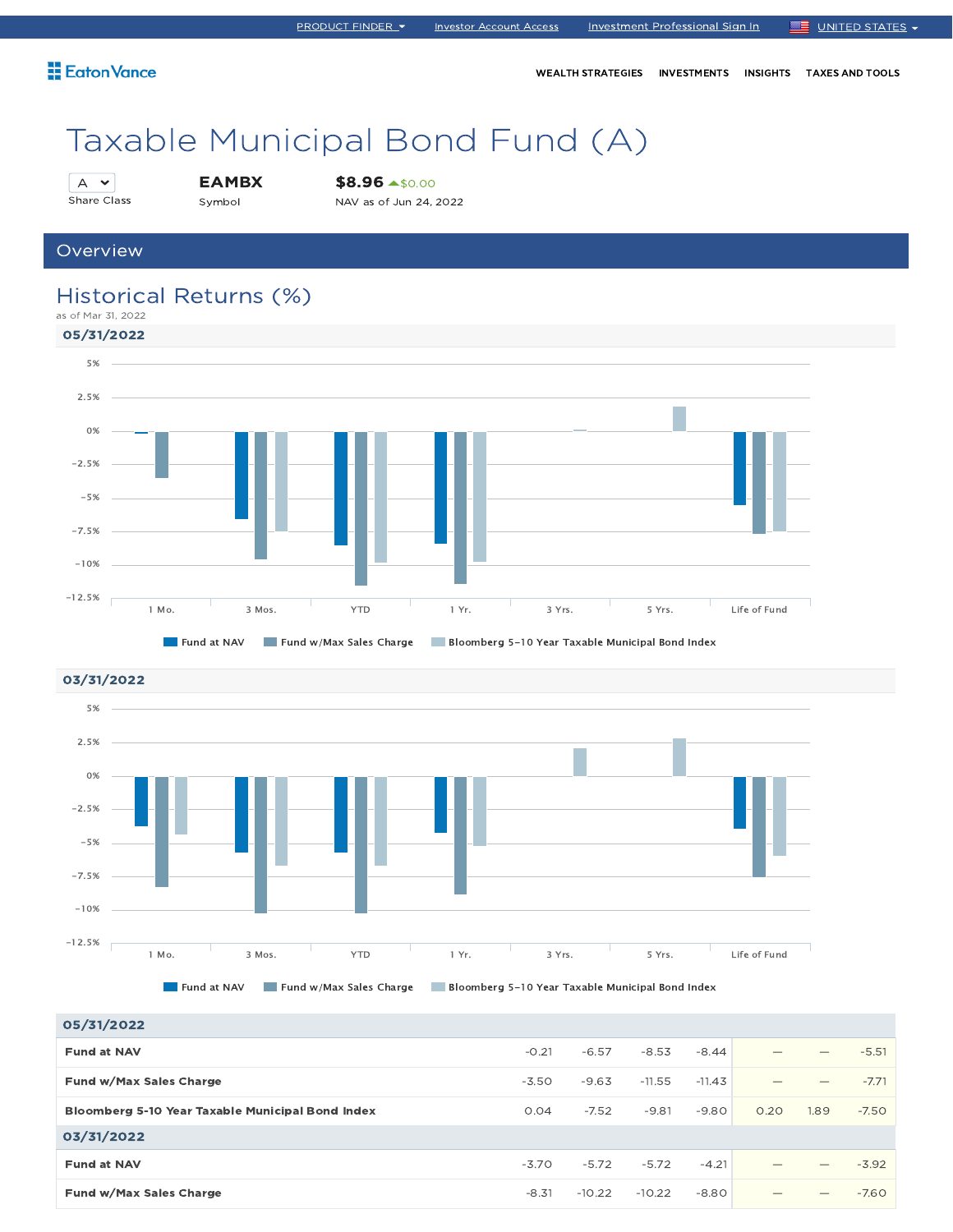| Bloomberg 5-10 Year Taxable Municipal Bond Index |  |  |  | $-4.34$ $-6.71$ $-6.71$ $-5.18$ 2.15 2.88 $-5.95$ |  |  |  |
|--------------------------------------------------|--|--|--|---------------------------------------------------|--|--|--|
|--------------------------------------------------|--|--|--|---------------------------------------------------|--|--|--|

Past performance is no guarantee of future results. Investment return and principal value will fluctuate so that shares, when redeemed, may be worth more or less than their original cost. Performance is for the stated time period only; due to market volatility, the Fund's current performance may be lower or higher than quoted. Returns are historical and are calculated by determining the percentage change in net asset value (NAV) with all distributions reinvested. Returns for other classes of shares offered by the Fund are different. Performance less than or equal to one year is cumulative. Max Sales Charge: 4.75%.

### Fund Facts as of May 31, 2022

| <b>Class A Inception</b>             | 12/30/2020   |
|--------------------------------------|--------------|
| <b>Investment Objective</b>          | Total return |
| <b>Total Net Assets</b>              | \$13.9M      |
| <b>Minimum Investment</b>            | \$1000       |
| Expense Ratio (Gross) <sup>1,2</sup> | 1.93%        |
| Expense Ratio (Net) $1,2$            | 0.81%        |
| <b>CUSIP</b>                         | 27826A599    |

### Portfolio Management

| <b>Cynthia J. Clemson</b>    | Managed Fund since inception |
|------------------------------|------------------------------|
| <b>Craig R. Brandon, CFA</b> | Managed Fund since inception |

Portfolio profile subject to change due to active management. Percentages may not total 100% due to rounding.

### About Risk:

The value of investments held by the Fund may increase or decrease in response to economic, and financial events (whether real, expected or perceived) in the U.S. and global markets. There generally is limited public information about municipal issuers. As interest rates rise, the value of certain income investments is likely to decline. Investments in debt instruments may be affected by changes in the creditworthiness of the issuer and are subject to the risk of non-payment of principal and interest. The value of income securities also may decline because of real or perceived concerns about the issuer's ability to make principal and interest payments. Investments rated below investment grade (sometimes referred to as "junk") are typically subject to greater price volatility and illiquidity than higher rated investments. The Fund's exposure to derivatives involves risks different from, or possibly greater than, the risks associated with investing directly in securities and other investments. Derivatives instruments can be highly volatile, result in leverage (which can increase both the risk and return potential of the Fund), and involve risks in addition to the risks of the underlying instrument on which the derivative is based, such as counterparty, correlation and liquidity risk. If a counterparty is unable to honor its commitments, the value of Fund shares may decline and/or the Fund could experience delays in the return of collateral or other assets held by the counterparty. The Fund is exposed to liquidity risk when trading volume, lack of a market maker or trading partner, large position size, market conditions, or legal restrictions impair its ability to sell particular investments or to sell them at advantageous market prices. The impact of the coronavirus on global markets could last for an extended period and could adversely affect the Fund's performance. No fund is a complete investment program and you may lose money investing in a fund. The Fund may engage in other investment practices that may involve additional risks and you should review the Fund prospectus for a complete description.

1. Source: Fund prospectus.

2. Net Expense Ratio reflects a contractual expense reimbursement that continues through 3/31/23. Without the reimbursement, if applicable, performance would have been lower.

### Performance

05/31/2022 Historical Returns (%) as of Mar 31, 2022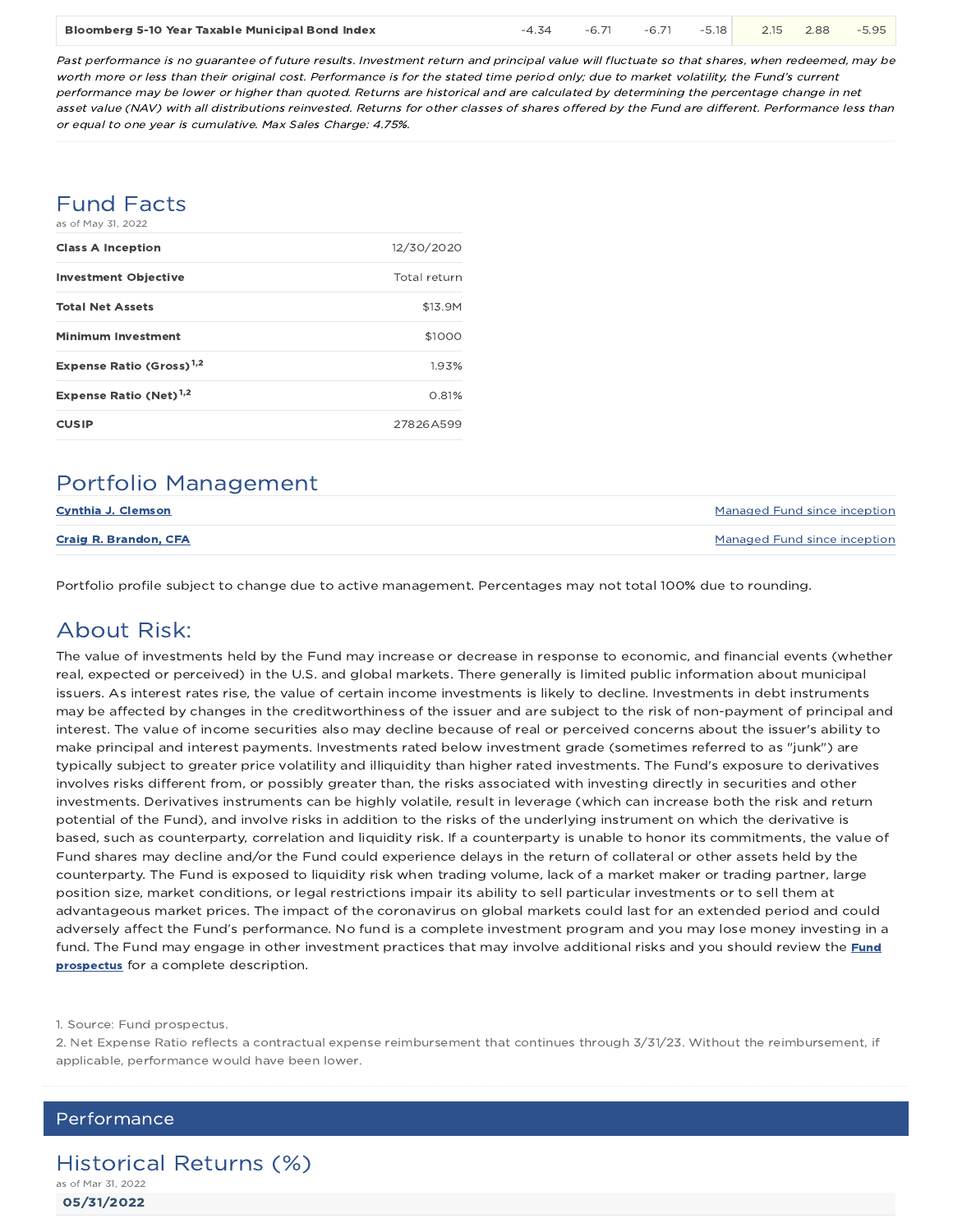





| 05/31/2022                                              |         |          |          |          |      |      |         |
|---------------------------------------------------------|---------|----------|----------|----------|------|------|---------|
| <b>Fund at NAV</b>                                      | $-0.21$ | $-6.57$  | $-8.53$  | $-8.44$  |      |      | $-5.51$ |
| Fund w/Max Sales Charge                                 | $-3.50$ | $-9.63$  | $-11.55$ | $-11.43$ |      |      | $-7.71$ |
| Bloomberg 5-10 Year Taxable Municipal Bond Index        | 0.04    | $-7.52$  | $-9.81$  | $-9.80$  | 0.20 | 1.89 | $-7.50$ |
| 03/31/2022                                              |         |          |          |          |      |      |         |
| <b>Fund at NAV</b>                                      | $-3.70$ | $-5.72$  | $-5.72$  | $-4.21$  |      |      | $-3.92$ |
| Fund w/Max Sales Charge                                 | $-8.31$ | $-10.22$ | $-10.22$ | $-8.80$  |      | –    | $-7.60$ |
| <b>Bloomberg 5-10 Year Taxable Municipal Bond Index</b> | $-4.34$ | $-6.71$  | $-6.71$  | $-5.18$  | 2.15 | 2.88 | $-5.95$ |

Past performance is no guarantee of future results. Investment return and principal value will fluctuate so that shares, when redeemed, may be worth more or less than their original cost. Performance is for the stated time period only; due to market volatility, the Fund's current performance may be lower or higher than quoted. Returns are historical and are calculated by determining the percentage change in net asset value (NAV) with all distributions reinvested. Returns for other classes of shares offered by the Fund are different. Performance less than or equal to one year is cumulative. Max Sales Charge: 4.75%.

### Fund Facts

| Expense Ratio (Gross) <sup>1,2</sup> | 193%       |
|--------------------------------------|------------|
| Expense Ratio (Net) <sup>1,2</sup>   | 0.81%      |
| <b>Class A Inception</b>             | 12/30/2020 |
| <b>Distribution Frequency</b>        | Monthly    |

### Yield Information

|  |  |  | as of May 31, 2022 |  |
|--|--|--|--------------------|--|
|--|--|--|--------------------|--|

| <b>Distribution Rate at NAV</b> | 1.38% |
|---------------------------------|-------|
| SEC 30-day Yield <sup>3</sup>   | 1.65% |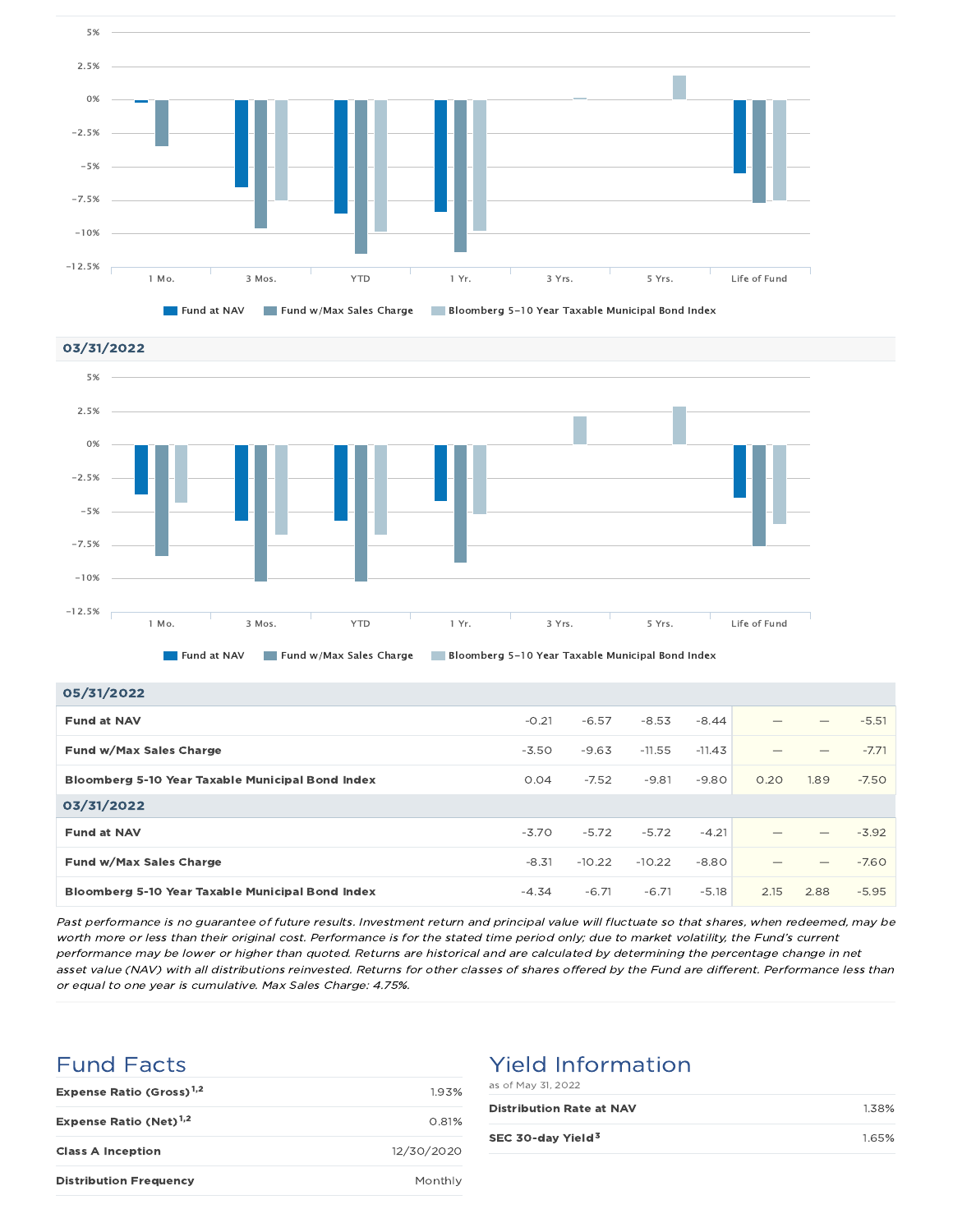### NAV History

| Date         | <b>NAV</b> | NAV Change |
|--------------|------------|------------|
| Jun 24, 2022 | \$8.96     | \$0.00     |
| Jun 23, 2022 | \$8.96     | \$0.03     |
| Jun 22, 2022 | \$8.93     | \$0.07     |
| Jun 21, 2022 | \$8.86     | $-$0.02$   |
| Jun 17, 2022 | \$8.88     | $-$0.01$   |
| Jun 16, 2022 | \$8.89     | \$0.04     |
| Jun 15, 2022 | \$8.85     | \$0.07     |
| Jun 14, 2022 | \$8.78     | $-$0.04$   |
| Jun 13, 2022 | \$8.82     | $-$0.10$   |
| Jun 10, 2022 | \$8.92     | $-$0.07$   |

### Distribution History 4

| Ex-Date         | Distribution | Reinvest NAV |
|-----------------|--------------|--------------|
| May 31, 2022    | \$0.01064    | \$9.08       |
| Apr 29, 2022    | \$0.01011    | \$9.11       |
| Mar 31, 2022    | \$0.00931    | \$9.38       |
| Feb 28, 2022    | \$0.00997    | \$9.75       |
| Jan 31, 2022    | \$0.01019    | \$9.82       |
| Dec 31, 2021    | \$0.01328    | \$9.98       |
| Nov 30, 2021    | \$0.01069    | \$10.09      |
| Oct 29, 2021    | \$0.01016    | \$10.05      |
| Sep 30, 2021    | \$0.00925    | \$10.09      |
| Aug 31, 2021    | \$0.00963    | \$10.21      |
| <b>View All</b> |              |              |

No records in this table indicates that there has not been a distribution greater than .0001 within the past 3 years. Fund prospectus

## Capital Gain History 4

| Ex-Date      | Short-Term                                                                                                           | Long-Term | Reinvest NAV |
|--------------|----------------------------------------------------------------------------------------------------------------------|-----------|--------------|
| Dec 30, 2021 | \$0.04280                                                                                                            |           | \$10.00      |
|              | No records in this table indicates that there has not been a capital gain greater than 0001 within the past 3 years. |           |              |

apital gain greater than .0001 within the past 3 ye Fund prospectus

Portfolio profile subject to change due to active management. Percentages may not total 100% due to rounding.

### About Risk: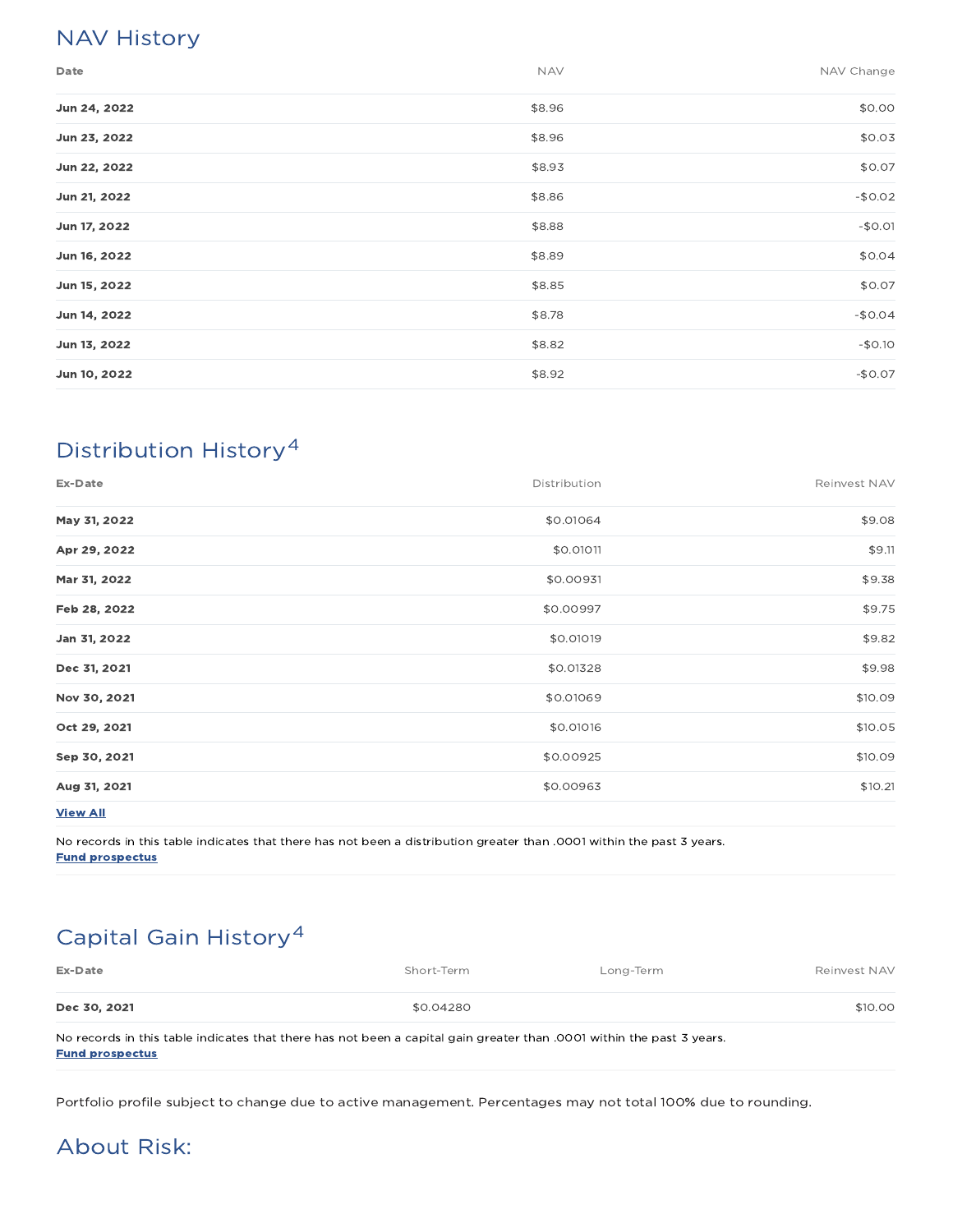The value of investments held by the Fund may increase or decrease in response to economic, and financial events (whether real, expected or perceived) in the U.S. and global markets. There generally is limited public information about municipal issuers. As interest rates rise, the value of certain income investments is likely to decline. Investments in debt instruments may be affected by changes in the creditworthiness of the issuer and are subject to the risk of non-payment of principal and interest. The value of income securities also may decline because of real or perceived concerns about the issuer's ability to make principal and interest payments. Investments rated below investment grade (sometimes referred to as "junk") are typically subject to greater price volatility and illiquidity than higher rated investments. The Fund's exposure to derivatives involves risks different from, or possibly greater than, the risks associated with investing directly in securities and other investments. Derivatives instruments can be highly volatile, result in leverage (which can increase both the risk and return potential of the Fund), and involve risks in addition to the risks of the underlying instrument on which the derivative is based, such as counterparty, correlation and liquidity risk. If a counterparty is unable to honor its commitments, the value of Fund shares may decline and/or the Fund could experience delays in the return of collateral or other assets held by the counterparty. The Fund is exposed to liquidity risk when trading volume, lack of a market maker or trading partner, large position size, market conditions, or legal restrictions impair its ability to sell particular investments or to sell them at advantageous market prices. The impact of the coronavirus on global markets could last for an extended period and could adversely affect the Fund's performance. No fund is a complete investment program and you may lose money investing in a fund. The Fund may engage in other investment practices that may involve additional risks and you should review the Fund prospectus for a complete description.

#### 1. Source: Fund prospectus.

2. Net Expense Ratio reflects a contractual expense reimbursement that continues through 3/31/23. Without the reimbursement, if applicable, performance would have been lower.

3. SEC 30-day yield is a standardized measure based on the estimated yield to maturity of a fund's investments over a 30-day period and is based on the maximum offer price at the date specified. The SEC 30-day yield is not based on the distributions made by the fund, which may differ. Distribution Rate at NAV is calculated by dividing the last distribution paid per share (annualized) by NAV. The Fund's monthly distribution may be comprised of ordinary income, net realized capital gains and returns of capital. 4. A portion of the Fund's returns may be comprised of return of capital or short term capital gains. The Fund will determine the tax characteristics of all Fund distributions after the end of the calendar year and will provide shareholders such information at that time. Please consult your tax advisor for further information.

### Portfolio



| <b>Municipal Bonds</b>      | 82.54  |
|-----------------------------|--------|
| <b>U.S. Corporate Bonds</b> | 9.62   |
| Cash                        | 7.85   |
| <b>Total</b>                | 100.00 |

### Portfolio Statistics

as of Mar 31, 2022

| <b>Average Maturity</b>           | 6.30 yrs. |
|-----------------------------------|-----------|
| <b>Average Effective Maturity</b> | 6.30 yrs. |
| <b>Average Duration</b>           | 5.17 yrs. |
| <b>Average Call</b>               | 6.06 vrs. |
| <b>Average Price</b>              | \$94.18   |

### Sector Breakdown (%)<sup>5</sup> as of Mar 31, 2022

| <b>General Obligations</b>         | 15.96 |
|------------------------------------|-------|
| <b>Hospital</b>                    | 15.17 |
| <b>Transportation</b>              | 12.34 |
| <b>Insured-Special Tax Revenue</b> | 11.98 |
| <b>Senior Living/Life Care</b>     | 6.78  |
| <b>Special Tax Revenue</b>         | 6.47  |
| <b>Student Loan</b>                | 5.87  |
| <b>Insured-General Obligations</b> | 3.65  |
| <b>Education</b>                   | 3.28  |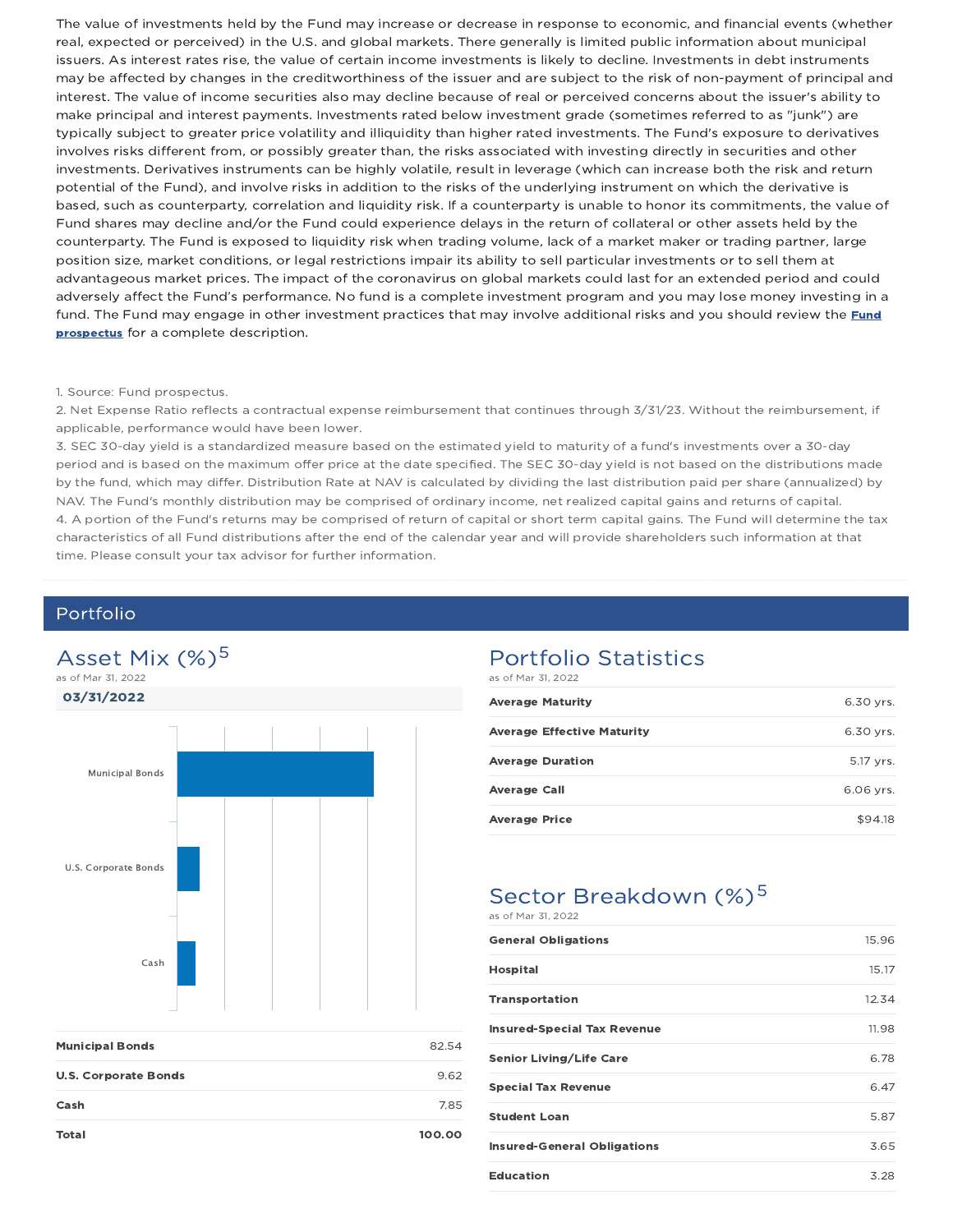| Insured-Hospital | 3.27 |
|------------------|------|
| <b>View All</b>  |      |

### Credit Quality (%)<sup>6</sup>

as of Mar 31, 2022



| <b>AAA</b>       | 3.49   |
|------------------|--------|
| AA               | 50.18  |
| A                | 22.93  |
| <b>BBB</b>       | 16.86  |
| <b>BB</b>        | 3.90   |
| <b>Not Rated</b> | 2.64   |
| <b>Total</b>     | 100.00 |

Ratings are based on Moody's, S&P or Fitch, as applicable. If securities are rated differently by the ratings agencies, the highest rating is applied. Ratings, which are subject to change, apply to the creditworthiness of the issuers of the underlying securities and not to the Fund or its shares. Credit ratings measure the quality of a bond based on the issuer's creditworthiness, with ratings ranging from AAA, being the highest, to D, being the lowest based on S&P's measures. Ratings of BBB or higher by S&P or Fitch (Baa or higher by Moody's) are considered to be investment-grade quality. Credit ratings are based largely on the ratings agency's analysis at the time of rating. The rating assigned to any particular security is not necessarily a reflection of the issuer's current financial condition and does not necessarily reflect its assessment of the volatility of a security's market value or of the liquidity of an investment in the security. Holdings designated as "Not Rated" are not rated by the national ratings agencies stated above.

### Fund Holdings 5,7

as of Apr 30, 2022

| <b>Holding</b>                                                      | Coupon Rate | Maturity Date | % of Net Assets |
|---------------------------------------------------------------------|-------------|---------------|-----------------|
| MSILF GOVERNMENT PORTFOLIO                                          | 0.03%       | 12/31/2030    | 8.26%           |
| <b>County of Bexar TX Combined Venue Tax Revenue</b>                | 2.13%       | 08/15/2031    | 4.66%           |
| <b>Central Texas Regional Mobility Authority</b>                    | 1.86%       | 01/01/2027    | 4.00%           |
| University of Wisconsin Hospitals Clinics Authority Obligated Group | 2.09%       | 04/01/2028    | 3.90%           |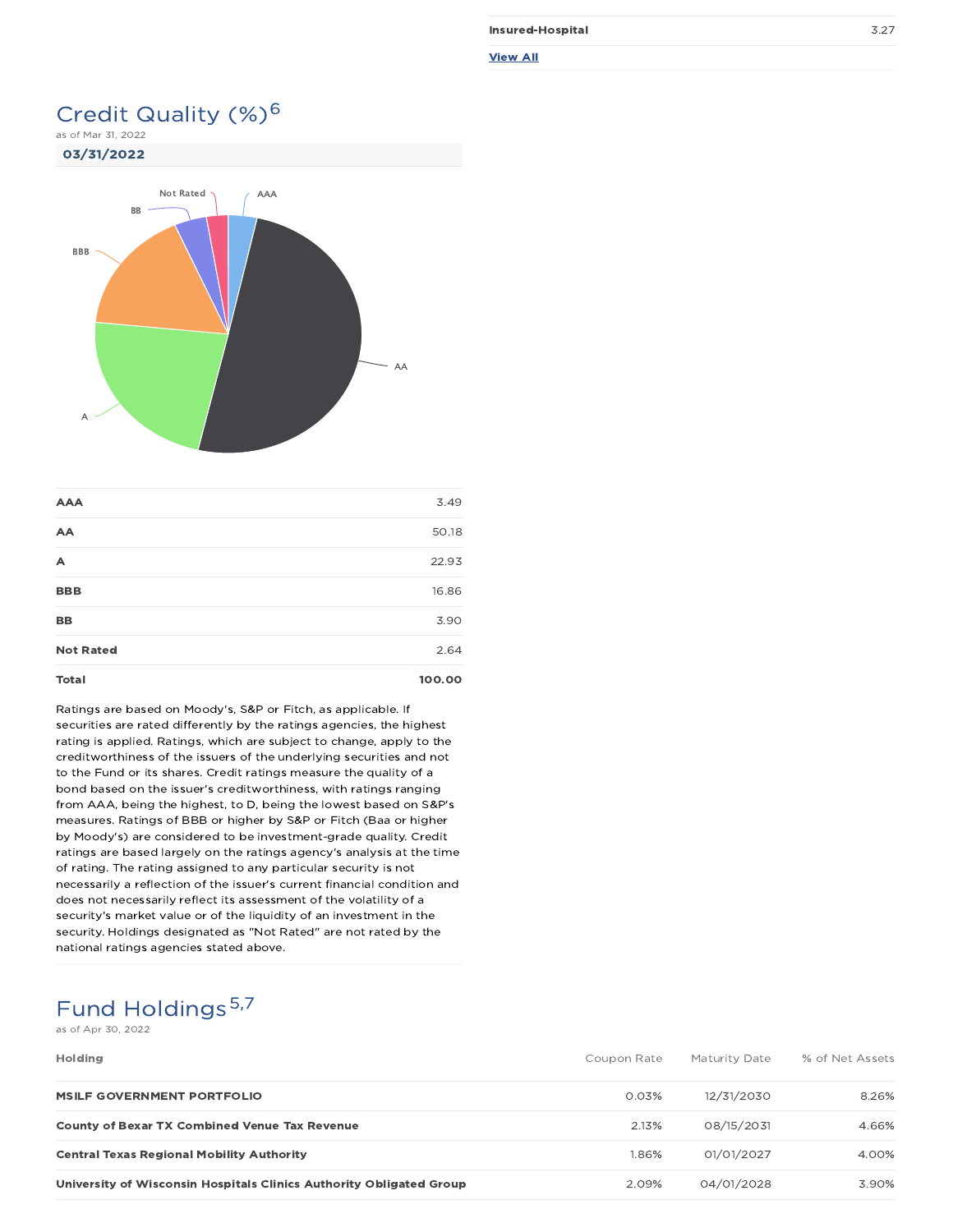| <b>Holding</b>                                                      | Coupon Rate | Maturity Date | % of Net Assets |
|---------------------------------------------------------------------|-------------|---------------|-----------------|
| <b>Valley View School DistrictPA</b>                                | 2.20%       | 05/15/2026    | 3.71%           |
| <b>St Joseph's University Medical Center Inc.</b>                   | 4.58%       | 07/01/2027    | 3.62%           |
| <b>City of Detroit MI</b>                                           | 2.51%       | 04/01/2025    | 3.61%           |
| <b>County of Broward FL Airport System Revenue</b>                  | 2.73%       | 10/01/2030    | 3.28%           |
| Providence St Joseph Health Obligated Group                         | 2.53%       | 10/01/2029    | 3.28%           |
| <b>Massachusetts Bay Transportation Authority Sales Tax Revenue</b> | 1.53%       | 07/01/2027    | 3.27%           |
| <b>View All</b>                                                     |             |               |                 |

Portfolio profile subject to change due to active management. Percentages may not total 100% due to rounding.

### About Risk:

The value of investments held by the Fund may increase or decrease in response to economic, and financial events (whether real, expected or perceived) in the U.S. and global markets. There generally is limited public information about municipal issuers. As interest rates rise, the value of certain income investments is likely to decline. Investments in debt instruments may be affected by changes in the creditworthiness of the issuer and are subject to the risk of non-payment of principal and interest. The value of income securities also may decline because of real or perceived concerns about the issuer's ability to make principal and interest payments. Investments rated below investment grade (sometimes referred to as "junk") are typically subject to greater price volatility and illiquidity than higher rated investments. The Fund's exposure to derivatives involves risks different from, or possibly greater than, the risks associated with investing directly in securities and other investments. Derivatives instruments can be highly volatile, result in leverage (which can increase both the risk and return potential of the Fund), and involve risks in addition to the risks of the underlying instrument on which the derivative is based, such as counterparty, correlation and liquidity risk. If a counterparty is unable to honor its commitments, the value of Fund shares may decline and/or the Fund could experience delays in the return of collateral or other assets held by the counterparty. The Fund is exposed to liquidity risk when trading volume, lack of a market maker or trading partner, large position size, market conditions, or legal restrictions impair its ability to sell particular investments or to sell them at advantageous market prices. The impact of the coronavirus on global markets could last for an extended period and could adversely affect the Fund's performance. No fund is a complete investment program and you may lose money investing in a fund. The Fund may engage in other investment practices that may involve additional risks and you should review the Fund prospectus for a complete description.

- 5. Percent of total net assets.
- 6. Percent of bond holdings.

7. The following list reflects unaudited securities holdings (excluding derivatives positions). Holdings information may differ if presented as of trade date. Due to rounding, holdings of less than 0.005% may show as 0.00%. Portfolio information subject to change due to active management.

### Management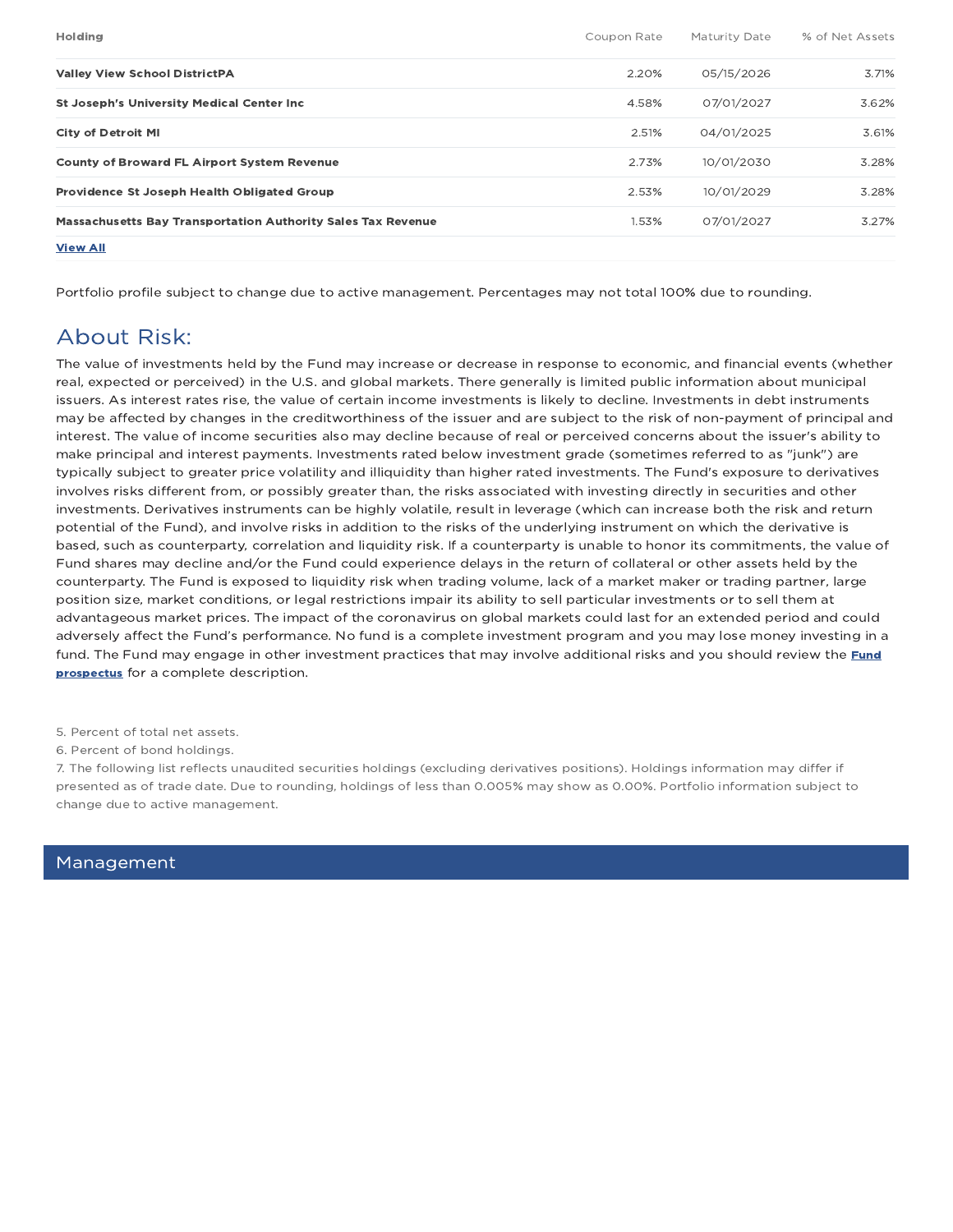

Cynthia J. Clemson Managing Director, Co-Head of Municipals Joined Eaton Vance 1985



Cynthia is Co-Head of Municipals and portfolio manager on the municipal bond team. She is responsible for buy and sell decisions, portfolio construction and risk management for the firm's municipal bond strategies.

Cindy began her career in the investment management industry with Eaton Vance in 1985. Morgan Stanley acquired Eaton Vance in March 2021.

Cindy earned a B.A. from Mount Holyoke College and an MBA from Boston University. She is a member of the Boston Municipal Analysts Forum, the CFA Society Boston, the Municipal Bond Buyer Conference and the National Federation of Municipal Analysts.

#### Education

- B.A. Mount Holyoke College
- M.B.A. Graduate School of Management, Boston University

#### Experience

Managed Fund since inception

#### Other funds managed

- **AMT-Free Municipal Income Fund**
- High Yield Municipal Income Fund
- **New Jersey Municipal Income Fund**
- Ohio Municipal Income Fund



Craig R. Brandon, CFA Managing Director, Co-Head of Municipals Joined Eaton Vance 1998

#### Biography

Craig Brandon is Co-Head of Municipals and portfolio manager on the municipal bond team. He is responsible for buy and sell decisions, portfolio construction and risk management for the firm's municipal bond strategies. He joined Eaton Vance in 1998. Morgan Stanley acquired Eaton Vance in March 2021.

Craig began his career in the investment management industry in 1995. He has experience with Eaton Vance across a variety of research roles. Before joining Eaton Vance, he was a senior budget and capital finance analyst with the New York State Assembly Ways and Means Committee.

Craig earned a B.S. from Canisius College and an MBA from the University of Pittsburgh. He is a member of the CFA Society Boston, the Boston Municipal Analysts Forum and the National Federation of Municipal Analysts. He is a CFA charterholder.

#### Education

- B.A. Canisius College
- M.B.A. Joseph M. Katz Graduate School of Business, University of Pittsburgh

#### **Experience**

• Managed Fund since inception

#### Other funds managed

- California Municipal Opportunities Fund
- Massachusetts Municipal Income Fund
- **National Municipal Income Fund**
- National Ultra-Short Municipal Income Fund
- New York Municipal Income Fund
- New York Municipal Opportunities Fund

### Literature

Literature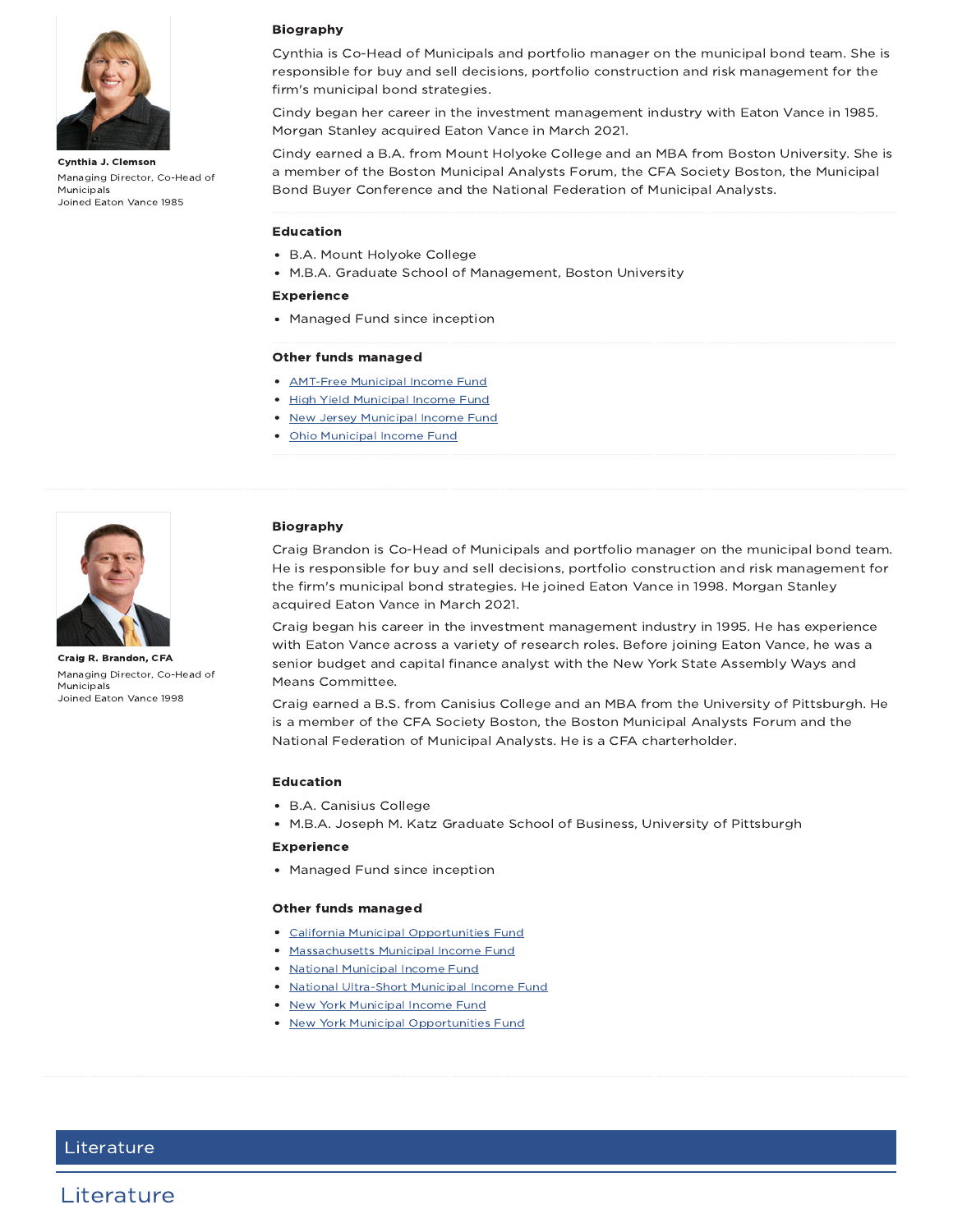| <b>Annual Report</b><br>Download - Last updated: Nov 30, 2021      |  |
|--------------------------------------------------------------------|--|
| <b>Full Prospectus</b><br>Download - Last updated: Apr 1, 2022     |  |
| Q1 Holdings<br>Download - Last updated: Feb 28, 2022               |  |
| Q3 Holdings<br>Download - Last updated: Aug 31, 2021               |  |
| <b>SAI</b><br>Download - Last updated: Apr 1, 2022                 |  |
| <b>Semi-Annual Report</b><br>Download - Last updated: May 31, 2021 |  |
| <b>Summary Prospectus</b><br>Download - Last updated: Apr 1, 2022  |  |
|                                                                    |  |

### **Eaton Vance**

in  $y = \theta$ 



**HEADQUARTERS** Two International Place Boston, MA 02110

#### **Investments**

Eaton Vance Funds

Parametric Funds

Calvert Funds

Separately Managed Accounts Closed-End Funds and Term Trusts

#### **Insights**

Advisory Blog Monthly Market Monitor

Market Update Events<sup>2</sup>

The Advisor Institute

#### Taxes & Tools

Investment Tax Center

Tax Information

Investment Tax Calculator

Laddered Investing Interest Rate Scenario Tool

Concentrated Stock Position Calculator

Tax-Equivalent Yield Calculator

#### **Resources**

Forms & E-Delivery

Mutual Funds & Abandoned Property

**DST** Vision

**AdvisorCentral**